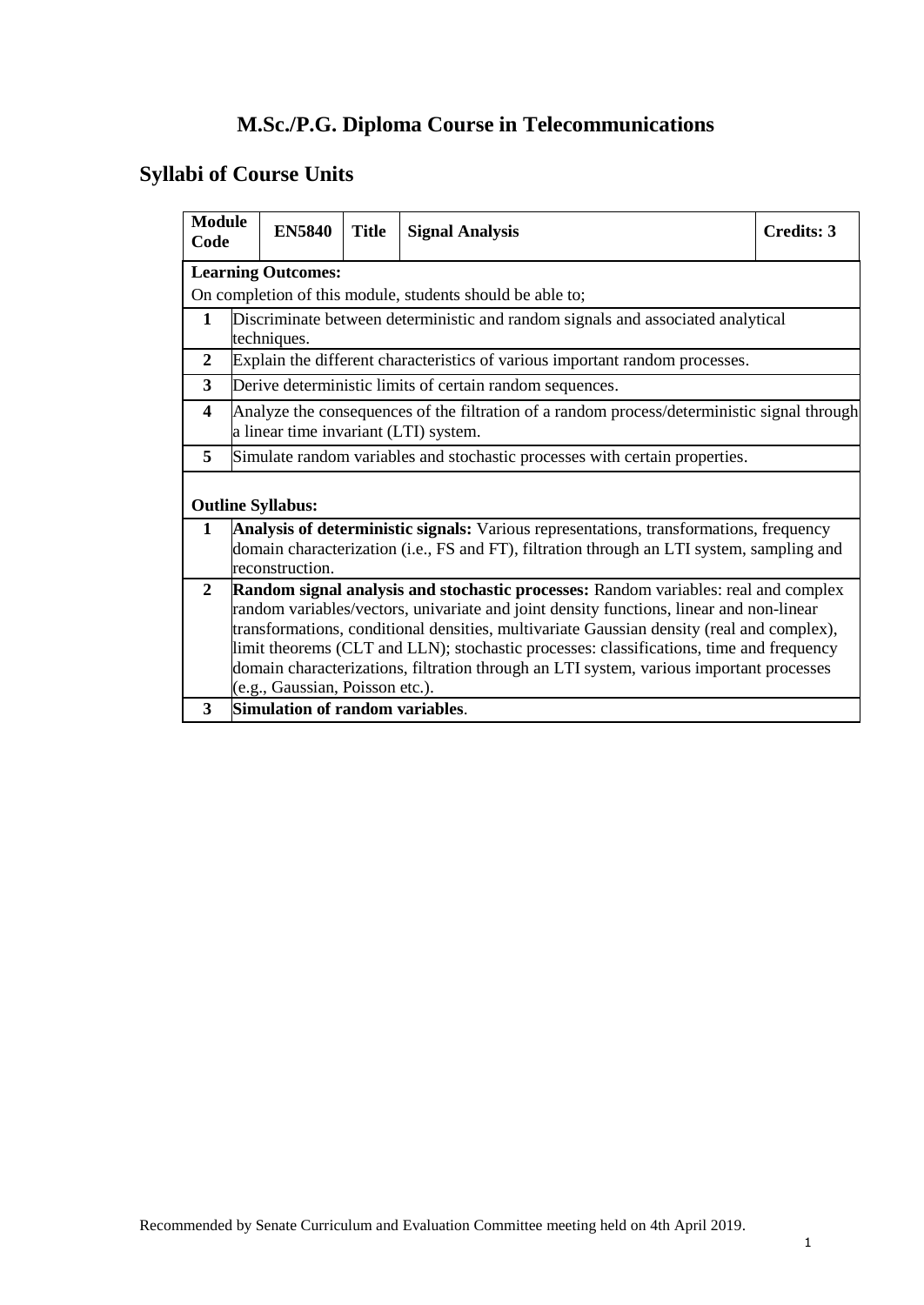| <b>Module</b><br>Code   | <b>EN5830</b>                                                                                                                                 | <b>Title</b> | <b>Engineering Decision Theory</b>                                                        | <b>Credits: 4</b> |  |
|-------------------------|-----------------------------------------------------------------------------------------------------------------------------------------------|--------------|-------------------------------------------------------------------------------------------|-------------------|--|
|                         | <b>Learning Outcomes:</b>                                                                                                                     |              |                                                                                           |                   |  |
|                         |                                                                                                                                               |              | On completion of this module, students should be able to;                                 |                   |  |
| $\mathbf{1}$            |                                                                                                                                               |              | Discriminate between deterministic and data-driven models.                                |                   |  |
| $\mathbf{2}$            | decision making.                                                                                                                              |              | Apply linear algebraic and statistical concepts to formulate optimization problems in     |                   |  |
| 3                       | techniques.                                                                                                                                   |              | Make optimal/suboptimal decisions for a given problem by using appropriate optimization   |                   |  |
| 4                       |                                                                                                                                               |              | Manipulate the state-of-the-art optimization software tools.                              |                   |  |
|                         | <b>Outline Syllabus:</b>                                                                                                                      |              |                                                                                           |                   |  |
| $\mathbf{1}$            | decomposition.                                                                                                                                |              | Vectors and matrices: Vector algebra, matrix algebra, properties of matrices, spectral    |                   |  |
| $\mathbf{2}$            |                                                                                                                                               |              | <b>Probability and statistics:</b> Review of probability, sampling and sample statistics, |                   |  |
|                         |                                                                                                                                               |              | hypothesis testing, multivariate statistical techniques.                                  |                   |  |
| 3                       | <b>Optimization as a tool in engineering decision making:</b> Different classes, different<br>viewpoints: geometric, analytical, algorithmic. |              |                                                                                           |                   |  |
| $\overline{\mathbf{4}}$ |                                                                                                                                               |              | Convex optimization models: Convexity: convex sets, convex functions, convex              |                   |  |
|                         |                                                                                                                                               |              | optimization problems, introduction to duality, optimality conditions; classes of         |                   |  |
|                         |                                                                                                                                               |              | optimization problems: linear models, quadratic models, other models.                     |                   |  |
| 5                       | interior-point methods).                                                                                                                      |              | Algorithmic approaches: Descent methods, Newton's method, other methods (e.g.,            |                   |  |
| 6                       |                                                                                                                                               |              | Modeling systems for constructing and solving convex programs: CVX.                       |                   |  |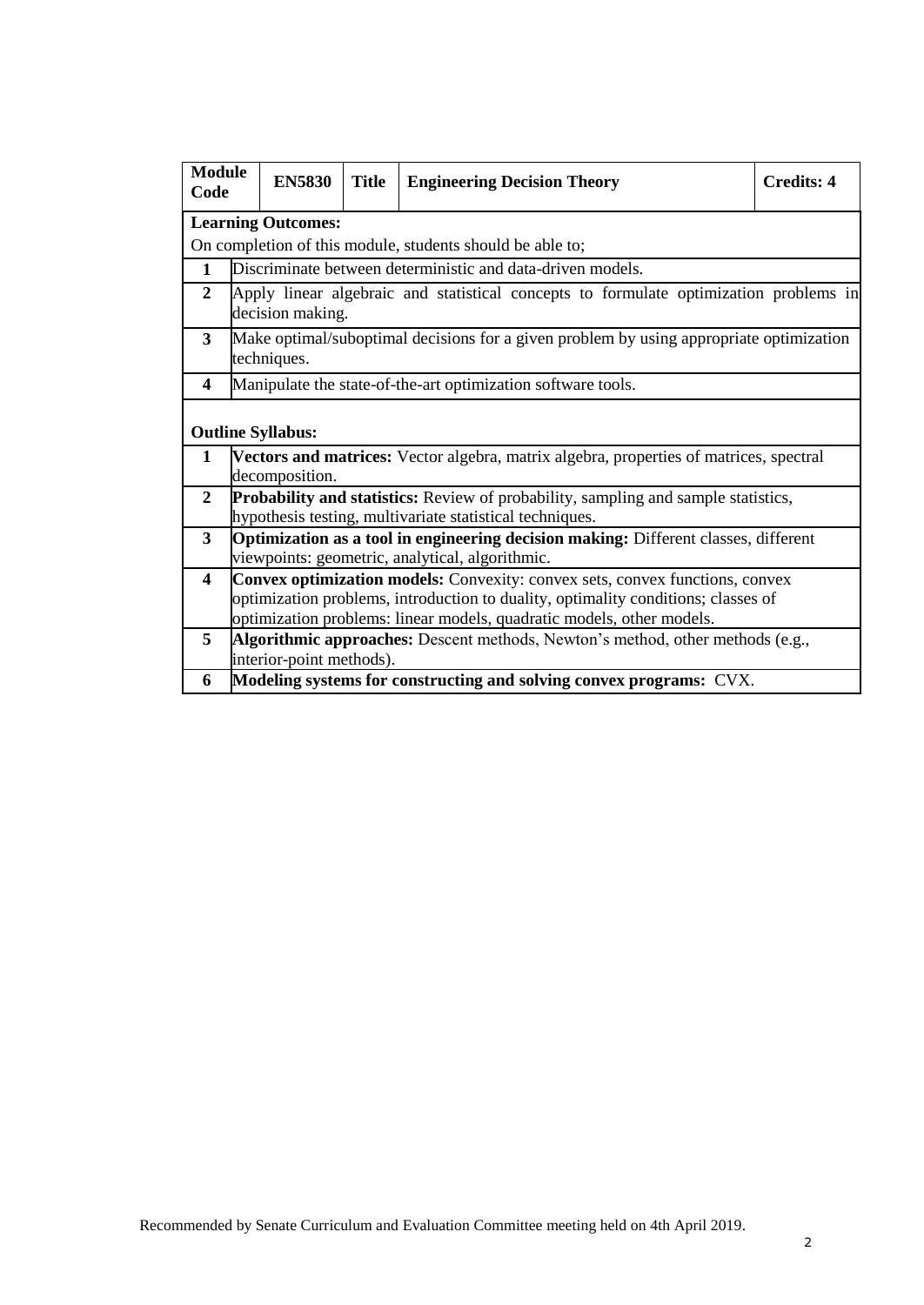| <b>Module</b><br>Code   | <b>EN5361</b>                | <b>Title</b> | <b>Advanced Networking Concepts</b>                                                                                                                                               | Credits: 3 |
|-------------------------|------------------------------|--------------|-----------------------------------------------------------------------------------------------------------------------------------------------------------------------------------|------------|
|                         | <b>Learning Outcomes:</b>    |              |                                                                                                                                                                                   |            |
|                         |                              |              | On completion of this module, students should be able to;                                                                                                                         |            |
| 1                       |                              |              | Evaluate OSI protocols in terms of their ability to scale in modern context.                                                                                                      |            |
| $\overline{2}$          |                              |              | Compare legacy and software defined networks.                                                                                                                                     |            |
| 3                       |                              |              | Evaluate QoS of a network through appropriate use of network measurement techniques.                                                                                              |            |
| $\overline{\mathbf{4}}$ |                              |              | Apply suitable network management techniques to meet network KPIs.                                                                                                                |            |
| 5                       |                              |              | Explain the working of new high-performance protocols.                                                                                                                            |            |
|                         | <b>Outline Syllabus:</b>     |              |                                                                                                                                                                                   |            |
| $\mathbf 1$             |                              |              | Review of OSI layer protocols, evaluation of their resilience and packet processing:<br>L2-L7 protocols, internet topology and effects of scaling (IPv4, IPv6), packet processing |            |
|                         | frameworks such as DPDK.     |              |                                                                                                                                                                                   |            |
| $\mathbf{2}$            |                              |              | Software defined networking (SDN) and network function virtualization (NFV):                                                                                                      |            |
|                         | Concepts and implementation. |              |                                                                                                                                                                                   |            |
| 3                       |                              |              | <b>Network performance measurements and quality of service:</b> Requirements,                                                                                                     |            |
|                         | and potential solutions.     |              | measurement mechanisms, QoS parameters: delay, jitter and throughput; reasoning for QoS                                                                                           |            |
| $\overline{\mathbf{4}}$ |                              |              | Network management: Active: deep packet inspection; passive: SNMP, NetFlow.                                                                                                       |            |
| 5                       | and E-W traffic.             |              | <b>High performance new protocols:</b> QUIC, data center specific protocols to support N-S                                                                                        |            |

| <b>Module</b><br>Code   |                                                                 | <b>EN5261</b>                                                                                                                                   | <b>Title</b> | <b>Telecommunications Technology</b><br><b>Management</b>                      | Credits: 3 |  |  |
|-------------------------|-----------------------------------------------------------------|-------------------------------------------------------------------------------------------------------------------------------------------------|--------------|--------------------------------------------------------------------------------|------------|--|--|
|                         |                                                                 | <b>Learning Outcomes:</b>                                                                                                                       |              |                                                                                |            |  |  |
|                         |                                                                 |                                                                                                                                                 |              | On completion of this module, students should be able to;                      |            |  |  |
| 1                       |                                                                 |                                                                                                                                                 |              | Assess the role of telecommunication in the societal modernisation.            |            |  |  |
| $\mathbf{2}$            |                                                                 |                                                                                                                                                 |              | Classify telecommunication networks and services and their evolution.          |            |  |  |
| 3                       |                                                                 |                                                                                                                                                 |              | Analyze markets and consumer behaviour for telecom services in Sri Lanka.      |            |  |  |
| $\overline{\mathbf{4}}$ |                                                                 |                                                                                                                                                 |              | Plan technological transitions and the management process.                     |            |  |  |
|                         |                                                                 | <b>Outline Syllabus:</b>                                                                                                                        |              |                                                                                |            |  |  |
| 1                       |                                                                 |                                                                                                                                                 |              | <b>Classification of telecommunication networks and services.</b>              |            |  |  |
| $\mathbf{2}$            |                                                                 |                                                                                                                                                 |              | Telecommunication industry overview: Global and local industry landscape.      |            |  |  |
| 3                       |                                                                 | <b>Evolution to next generation networks:</b> Fundamentals of fixed and mobile technology,<br>5G evolution, managing technological transitions. |              |                                                                                |            |  |  |
| 4                       |                                                                 |                                                                                                                                                 |              | Practical aspects of modernisation and the role of telecommunication networks. |            |  |  |
| 5                       |                                                                 |                                                                                                                                                 |              | Quality of service and quality of experience in telecommunication services.    |            |  |  |
| 6                       | Marketing concepts for telecommunication products and services. |                                                                                                                                                 |              |                                                                                |            |  |  |
| 7                       | Telecommunication project management.                           |                                                                                                                                                 |              |                                                                                |            |  |  |
| 8                       |                                                                 |                                                                                                                                                 |              | Role of the standards and regulation.                                          |            |  |  |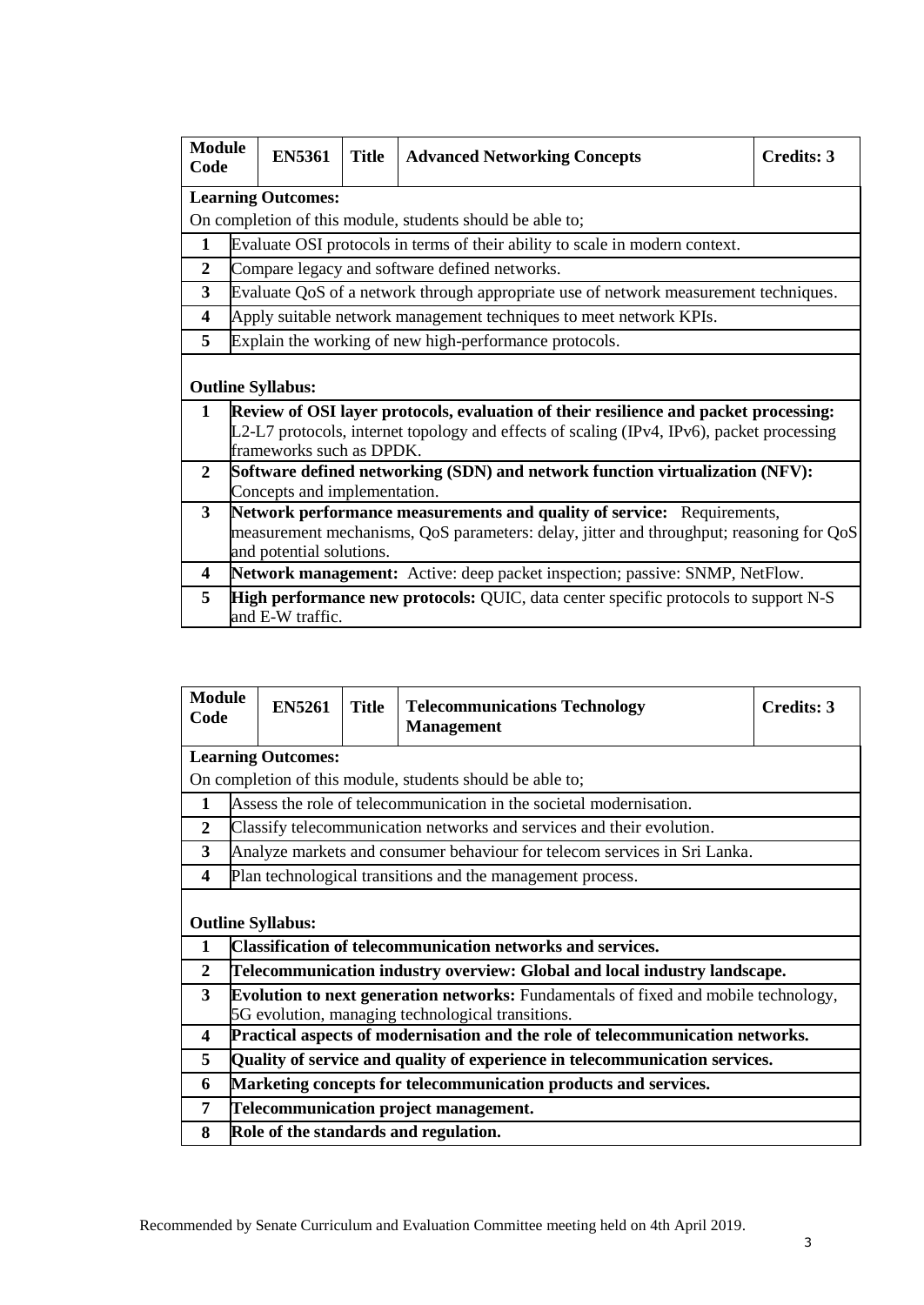| <b>Module</b><br>Code   |                                                             | <b>EN5601</b>                     | <b>Title</b> | <b>Digital Communications</b>                                                           | Credits: 3 |  |
|-------------------------|-------------------------------------------------------------|-----------------------------------|--------------|-----------------------------------------------------------------------------------------|------------|--|
|                         |                                                             | <b>Learning Outcomes:</b>         |              |                                                                                         |            |  |
|                         |                                                             |                                   |              | On completion of this module, students should be able to;                               |            |  |
| $\mathbf{1}$            |                                                             |                                   |              | Identify the communication process as fundamentally a discrete process.                 |            |  |
| $\overline{2}$          |                                                             |                                   |              | Analyze various digital base-band/band-pass transmission schemes.                       |            |  |
| $\overline{\mathbf{3}}$ |                                                             | channel.                          |              | Derive the optimum receiver structure for a given digital transmission scheme over AWGN |            |  |
| $\overline{\mathbf{4}}$ |                                                             |                                   |              | Design waveforms and receiver structures for an ISI channel.                            |            |  |
| 5                       |                                                             | numerically.                      |              | Simulate various digital transmission techniques and compare their performance          |            |  |
|                         |                                                             | <b>Outline Syllabus:</b>          |              |                                                                                         |            |  |
| 1                       |                                                             |                                   |              | Review of analog modulation techniques.                                                 |            |  |
| $\mathbf{2}$            |                                                             | Digital base band transmission.   |              |                                                                                         |            |  |
| 3                       |                                                             |                                   |              | Real pass band signals: representation and sampling.                                    |            |  |
| $\overline{\mathbf{4}}$ |                                                             |                                   |              | Discrete representation of continuous signals.                                          |            |  |
| 5                       |                                                             |                                   |              | Digital band pass transmission techniques.                                              |            |  |
| 6                       | Optimum receiver structures for AWGN channel.               |                                   |              |                                                                                         |            |  |
| 7                       | <b>SER/BER</b> analysis of digital transmission techniques. |                                   |              |                                                                                         |            |  |
| 8                       |                                                             | The effect of channel: ISI.       |              |                                                                                         |            |  |
| 9                       |                                                             | <b>ISI</b> mitigation techniques. |              |                                                                                         |            |  |

| <b>Module</b><br>Code |                                                                           | <b>EN5371</b>             | <b>Title</b> | <b>Network Design</b>                                                     | <b>Credits: 3</b> |  |
|-----------------------|---------------------------------------------------------------------------|---------------------------|--------------|---------------------------------------------------------------------------|-------------------|--|
|                       |                                                                           | <b>Learning Outcomes:</b> |              |                                                                           |                   |  |
|                       |                                                                           |                           |              | On completion of this module, students should be able to;                 |                   |  |
| 1                     |                                                                           |                           |              | Justify the need for full stack (L2-L7) considerations in network design. |                   |  |
| 2                     |                                                                           |                           |              | Design high performance networks to meet a given QoS KPI.                 |                   |  |
| 3                     |                                                                           |                           |              | Evaluate the network performance using appropriate simulation tools.      |                   |  |
|                       |                                                                           | <b>Outline Syllabus:</b>  |              |                                                                           |                   |  |
| 1                     |                                                                           |                           |              | Full stack considerations for network design.                             |                   |  |
| 2                     | Design of software defined networks (SDN).                                |                           |              |                                                                           |                   |  |
| 3                     | Design of following Networks: LAN, campus networks, MPLS based enterprise |                           |              |                                                                           |                   |  |
|                       | networks, WANs (core networks) to meet QoS KPIs.                          |                           |              |                                                                           |                   |  |
| 4                     | <b>Network simulation tools.</b>                                          |                           |              |                                                                           |                   |  |
| 5                     | Design of multicast services in SDN context – IPv4 and IPv6.              |                           |              |                                                                           |                   |  |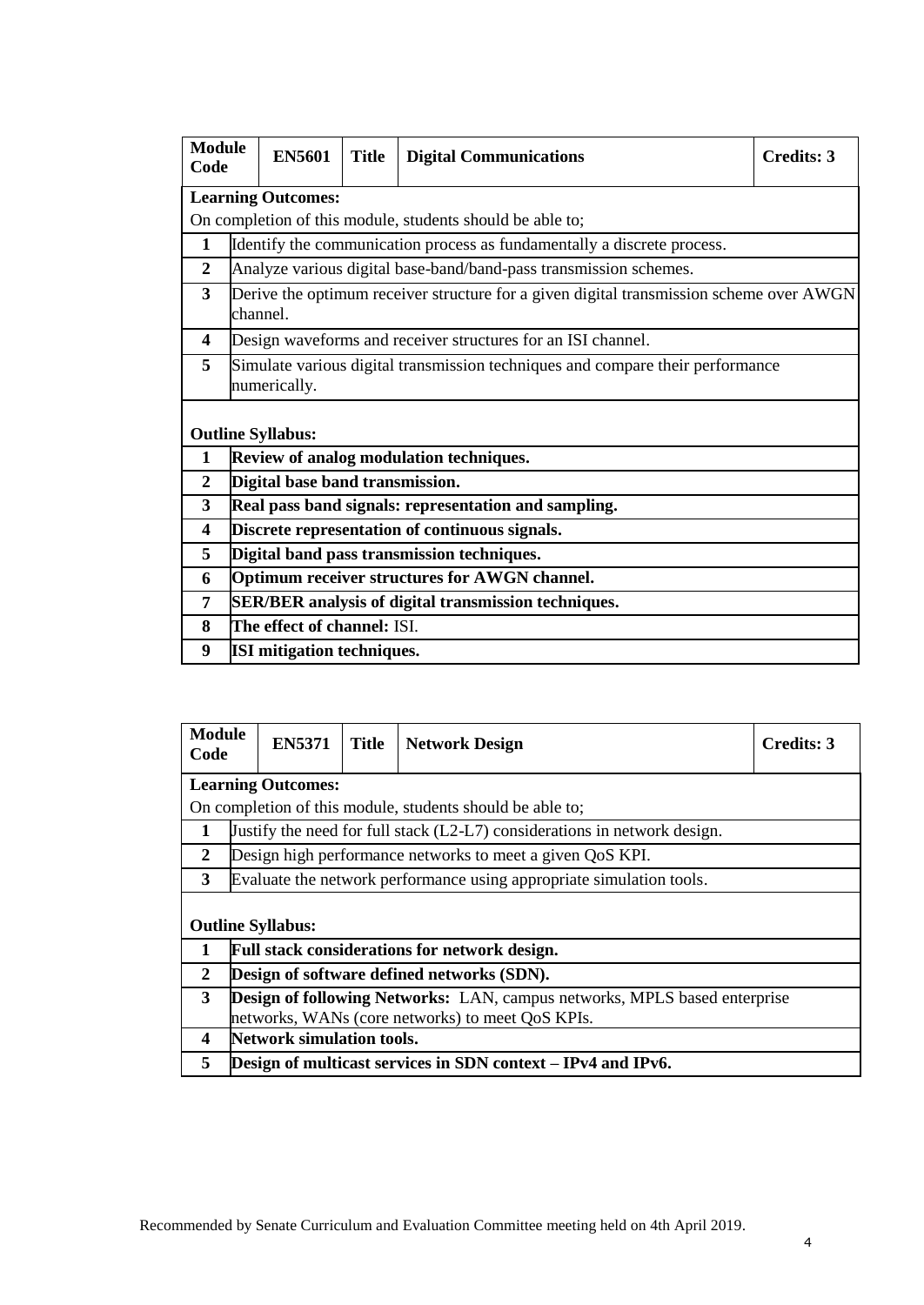| <b>Module</b><br>Code   | <b>EN5611</b>                                                                                                                                                                                                                                       | <b>Title</b> | <b>Wireless Communications</b>                                                                                                                                                                                                                                                                                                                                            | <b>Credits: 3</b> |  |  |
|-------------------------|-----------------------------------------------------------------------------------------------------------------------------------------------------------------------------------------------------------------------------------------------------|--------------|---------------------------------------------------------------------------------------------------------------------------------------------------------------------------------------------------------------------------------------------------------------------------------------------------------------------------------------------------------------------------|-------------------|--|--|
|                         | <b>Learning Outcomes:</b>                                                                                                                                                                                                                           |              |                                                                                                                                                                                                                                                                                                                                                                           |                   |  |  |
|                         |                                                                                                                                                                                                                                                     |              | On completion of this module, students should be able to;                                                                                                                                                                                                                                                                                                                 |                   |  |  |
| 1                       |                                                                                                                                                                                                                                                     |              | Explain various effects of the propagation channel on the received signal in a given                                                                                                                                                                                                                                                                                      |                   |  |  |
|                         | application/propagation scenario.                                                                                                                                                                                                                   |              |                                                                                                                                                                                                                                                                                                                                                                           |                   |  |  |
| $\boldsymbol{2}$        | channel.                                                                                                                                                                                                                                            |              | Select appropriate measures to countermeasure the harmful effects of the propagation                                                                                                                                                                                                                                                                                      |                   |  |  |
| $\mathbf{3}$            |                                                                                                                                                                                                                                                     |              | Evaluate the performance of wireless communication systems using analytical and<br>simulation techniques to compare different systems.                                                                                                                                                                                                                                    |                   |  |  |
| $\boldsymbol{4}$        |                                                                                                                                                                                                                                                     |              | Plan a wireless system to satisfy the coverage and capacity requirements.                                                                                                                                                                                                                                                                                                 |                   |  |  |
|                         | <b>Outline Syllabus:</b>                                                                                                                                                                                                                            |              |                                                                                                                                                                                                                                                                                                                                                                           |                   |  |  |
| $\mathbf{1}$            | scale; channel characterization.                                                                                                                                                                                                                    |              | Signal propagation in wireless channels: Propagation mechanisms, propagation loss<br>computation techniques: free-space loss, ray tracing models, classical empirical models,<br>new models for mmwave frequencies, propagation in vehicular networks, device-to-device<br>propagation; statistical characterization of wireless channels, fading: small-scale and large- |                   |  |  |
| $\overline{2}$          |                                                                                                                                                                                                                                                     |              | Propagation countermeasures: Diversity schemes: space, frequency, polarization, angle,                                                                                                                                                                                                                                                                                    |                   |  |  |
|                         | time, multipath diversity; receiver diversity: selection, switched, maximal-ratio, equal-gain<br>combiners; analysis of diversity schemes: analytical and simulation techniques; signal and<br>transceiver design principles for wireless channels. |              |                                                                                                                                                                                                                                                                                                                                                                           |                   |  |  |
| $\mathbf{3}$            |                                                                                                                                                                                                                                                     |              | Multiple antenna (MIMO) systems: MIMO system model, MIMO transceiver techniques:                                                                                                                                                                                                                                                                                          |                   |  |  |
|                         | MIMO, network MIMO.                                                                                                                                                                                                                                 |              | for spatial multiplexing, for diversity, for interference reduction; new trends: massive                                                                                                                                                                                                                                                                                  |                   |  |  |
| $\overline{\mathbf{4}}$ |                                                                                                                                                                                                                                                     |              | Coverage and capacity planning: frequency reuse, co-channel interference analysis,                                                                                                                                                                                                                                                                                        |                   |  |  |
|                         | capacity, heterogeneous networks.                                                                                                                                                                                                                   |              | coverage probability, user capacity evaluation, techniques to improve coverage and                                                                                                                                                                                                                                                                                        |                   |  |  |

| <b>Module</b><br>Code |                                 | <b>EN5850</b>              | <b>Title</b> | <b>Advanced Stochastic Processes</b>                                                       | Credits: 3 |  |  |  |  |
|-----------------------|---------------------------------|----------------------------|--------------|--------------------------------------------------------------------------------------------|------------|--|--|--|--|
|                       | <b>Learning Outcomes:</b>       |                            |              |                                                                                            |            |  |  |  |  |
|                       |                                 |                            |              | On completion of this module, students should be able to;                                  |            |  |  |  |  |
| 1                     |                                 |                            |              | Discriminate various stochastic processes depending on their utility.                      |            |  |  |  |  |
| 2                     |                                 |                            |              | Characterize certain physical systems with uncertainties as stochastic models.             |            |  |  |  |  |
| 3                     |                                 |                            |              | Analyze the performance and the limitations of certain useful stochastic processes.        |            |  |  |  |  |
| 4                     |                                 | Simulate random processes. |              |                                                                                            |            |  |  |  |  |
|                       |                                 | <b>Outline Syllabus:</b>   |              |                                                                                            |            |  |  |  |  |
| 1                     |                                 |                            |              | <b>Stochastic models:</b> Markov chains, Poisson processes.                                |            |  |  |  |  |
| $\overline{2}$        |                                 |                            |              | <b>Markov chains:</b> Branching processes, time reversible Markov chains, hidden Markov    |            |  |  |  |  |
|                       |                                 |                            |              | chains, Monte Carlo simulations, continuous-time Markov chains.                            |            |  |  |  |  |
| 3                     |                                 |                            |              | Poisson process: Counting processes, inter-arrival and waiting time distributions, further |            |  |  |  |  |
|                       |                                 |                            |              | properties of Poisson processes, conditional distribution of the arrival times.            |            |  |  |  |  |
| 4                     |                                 |                            |              | Elementary queuing systems: $M/M/1$ , $M/M/\infty$ , $M/M/m$ , $M/M/1/K$ , $M/M/m/m$ .     |            |  |  |  |  |
| 5                     | <b>Monte Carlo simulations.</b> |                            |              |                                                                                            |            |  |  |  |  |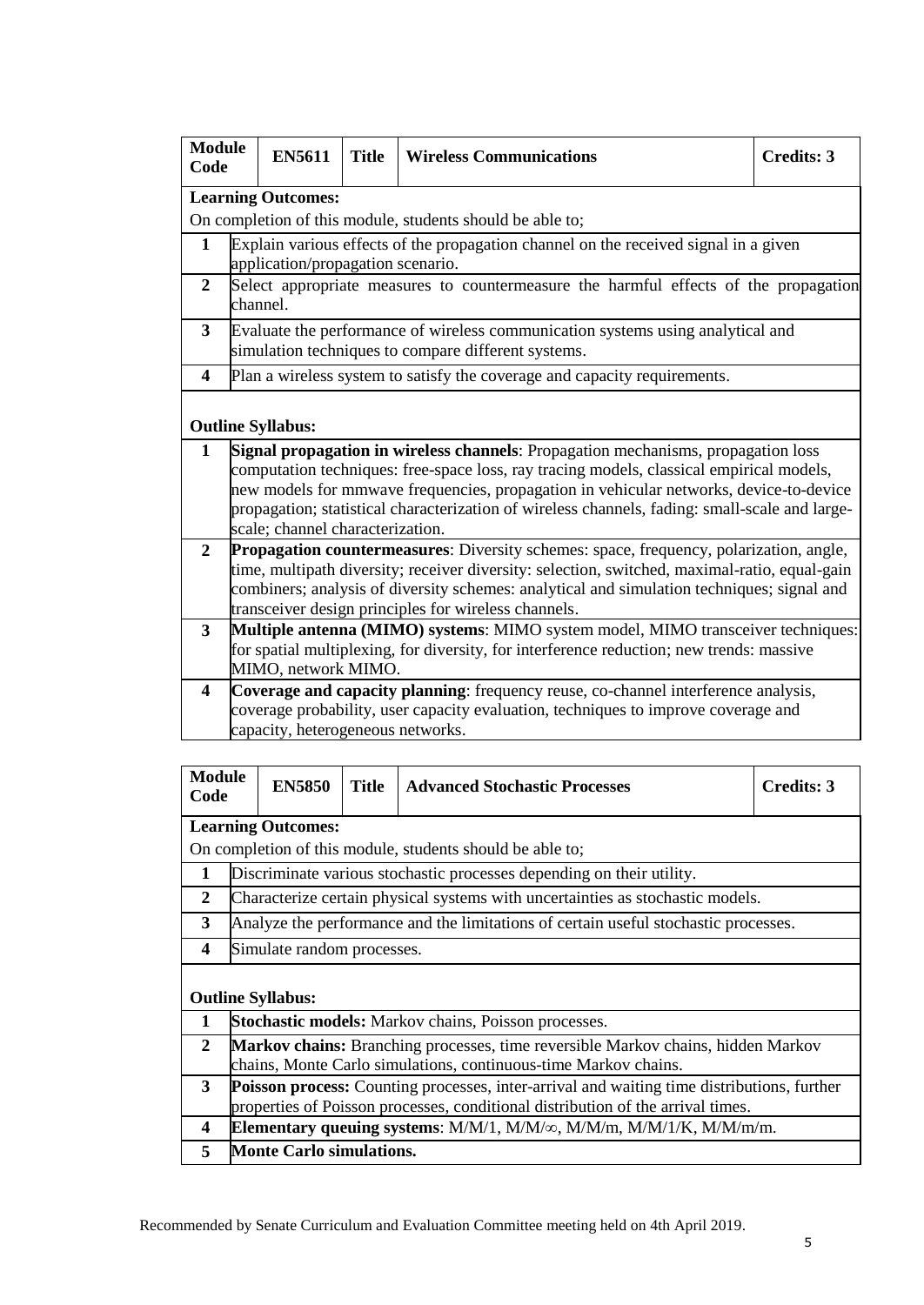| <b>Module</b><br>Code   | <b>EN5821</b>                                                                           | <b>Title</b> | <b>Applied Information Theory</b>                                                                                                                                             | <b>Credits: 3</b> |  |
|-------------------------|-----------------------------------------------------------------------------------------|--------------|-------------------------------------------------------------------------------------------------------------------------------------------------------------------------------|-------------------|--|
|                         | <b>Learning Outcomes:</b>                                                               |              |                                                                                                                                                                               |                   |  |
|                         |                                                                                         |              | On completion of this module, students should be able to;                                                                                                                     |                   |  |
| $\mathbf{1}$            |                                                                                         |              | Design a suitable lossless source code for a discrete memoryless source.                                                                                                      |                   |  |
| $\overline{2}$          |                                                                                         |              | Evaluate the information capacity of a discrete memory less channel.                                                                                                          |                   |  |
| 3                       |                                                                                         |              | Calculate the rate distortion function of a given source.                                                                                                                     |                   |  |
| $\overline{\mathbf{4}}$ |                                                                                         |              | Apply principles of information theory to evaluate communication systems.                                                                                                     |                   |  |
|                         |                                                                                         |              |                                                                                                                                                                               |                   |  |
|                         | <b>Outline Syllabus:</b>                                                                |              |                                                                                                                                                                               |                   |  |
| $\mathbf{1}$            |                                                                                         |              | Information measures: Definition of information, information sources, information                                                                                             |                   |  |
|                         |                                                                                         |              | measures: self information, entropy, relative information, mutual information, information                                                                                    |                   |  |
|                         |                                                                                         |              | rate, inequalities: Jensen's, Fano's, data processing.                                                                                                                        |                   |  |
| $\overline{2}$          |                                                                                         |              | Lossless data compression: Classes of codes, average length, Kraft's inequality, Huffman                                                                                      |                   |  |
|                         |                                                                                         |              | codes, existence of Huffman codes, optimality of Huffman codes, Shannon-Fano-Elias                                                                                            |                   |  |
|                         |                                                                                         |              | coding, arithmetic coding, practical examples for data compression.                                                                                                           |                   |  |
| 3                       |                                                                                         |              | Capacity of discrete channels: Information capacity and operational capacity, capacity<br>calculations of simple discrete memoryless channels, symmetric channels, preview of |                   |  |
|                         |                                                                                         |              | channel coding theorem: asymptotic equipartition property, jointly typical sequences,                                                                                         |                   |  |
|                         | channel coding theorem.                                                                 |              |                                                                                                                                                                               |                   |  |
| 4                       |                                                                                         |              | The Gaussian channel: The Gaussian channel, differential entropy, extension of the channel                                                                                    |                   |  |
|                         | coding theorem for Gaussian channels, capacity of the Gaussian channel, bandlimited and |              |                                                                                                                                                                               |                   |  |
|                         | parallel Gaussian channels.                                                             |              |                                                                                                                                                                               |                   |  |
| 5                       |                                                                                         |              | Rate distortion theorem: Rate distortion, rate distortion function, rate distortion theorem                                                                                   |                   |  |
|                         |                                                                                         |              | and its converse, computation of the rate distortion function.                                                                                                                |                   |  |

| <b>Module</b><br>Code | <b>EN5860</b>                                                                                                                   | <b>Title</b> | <b>Applied Statistical Learning</b>                                                 | Credits: 3 |  |  |  |  |  |
|-----------------------|---------------------------------------------------------------------------------------------------------------------------------|--------------|-------------------------------------------------------------------------------------|------------|--|--|--|--|--|
|                       | <b>Learning Outcomes:</b>                                                                                                       |              |                                                                                     |            |  |  |  |  |  |
|                       |                                                                                                                                 |              | On completion of this module, students should be able to;                           |            |  |  |  |  |  |
| 1                     |                                                                                                                                 |              | Discriminate among different statistical learning techniques and related tools.     |            |  |  |  |  |  |
| 2                     |                                                                                                                                 |              | Make inferences/predictions on parameters by using appropriate learning techniques. |            |  |  |  |  |  |
| $3^{\circ}$           |                                                                                                                                 |              | Analyze datasets by using state-of-the-art software tools.                          |            |  |  |  |  |  |
|                       | <b>Outline Syllabus:</b>                                                                                                        |              |                                                                                     |            |  |  |  |  |  |
|                       |                                                                                                                                 |              | Supervised versus unsupervised learning.                                            |            |  |  |  |  |  |
| $\overline{2}$        | Bias-variance trade-off.                                                                                                        |              |                                                                                     |            |  |  |  |  |  |
| 3                     | <b>Resampling techniques.</b>                                                                                                   |              |                                                                                     |            |  |  |  |  |  |
| 4                     | Supervised learning techniques: Linear regression, classification, SVM.                                                         |              |                                                                                     |            |  |  |  |  |  |
| 5                     | <b>Unsupervised learning techniques:</b> Principal component analysis, K -mean clustering,<br>nonnegative matrix factorization. |              |                                                                                     |            |  |  |  |  |  |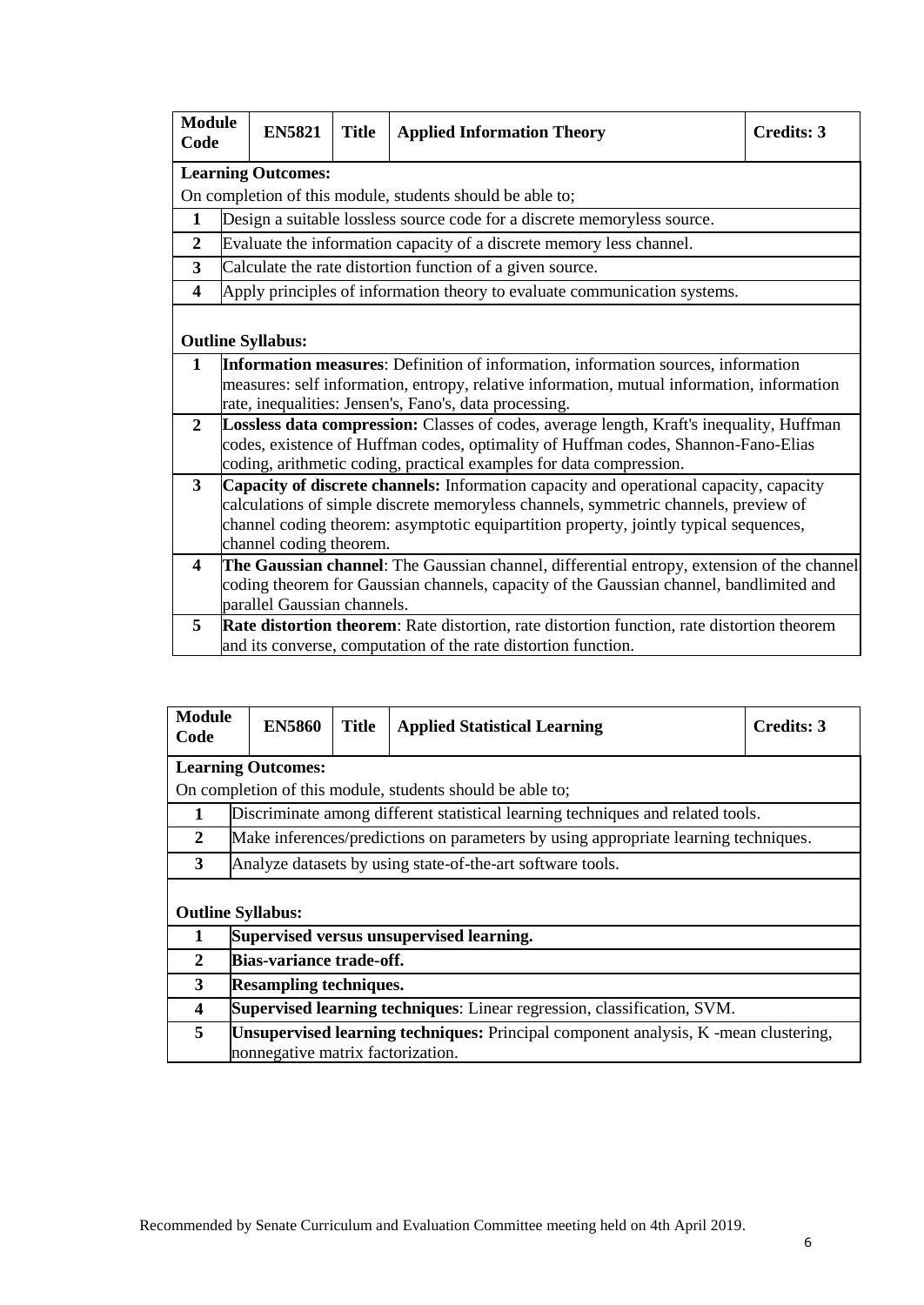| <b>Module</b><br>Code   | <b>EN5461</b>                                                                               | <b>Title</b> | <b>Statistical Signal Processing</b>                                                | Credits: 3 |  |  |  |  |
|-------------------------|---------------------------------------------------------------------------------------------|--------------|-------------------------------------------------------------------------------------|------------|--|--|--|--|
|                         | <b>Learning Outcomes:</b>                                                                   |              |                                                                                     |            |  |  |  |  |
|                         |                                                                                             |              | On completion of this module, students should be able to;                           |            |  |  |  |  |
| 1                       |                                                                                             |              | Classify various detection and estimation techniques and related analytical tools.  |            |  |  |  |  |
| $\overline{2}$          |                                                                                             |              | Derive optimal test statistics for a given detection scenario.                      |            |  |  |  |  |
| 3                       |                                                                                             |              | Estimate parameters of broad class of signals embedded in noise.                    |            |  |  |  |  |
| $\overline{\mathbf{4}}$ |                                                                                             |              | Estimate parameters of certain random processes.                                    |            |  |  |  |  |
| 5                       |                                                                                             |              | Simulate detectors/estimators by using computational software.                      |            |  |  |  |  |
|                         | <b>Outline Syllabus:</b>                                                                    |              |                                                                                     |            |  |  |  |  |
| $\mathbf 1$             |                                                                                             |              | Detection theory: Statistical decision theory: Neyman-Pearson fundamental lemma,    |            |  |  |  |  |
|                         | Minimax test; binary and M-ary hypotheses tests, detection of signals in noise (General     |              |                                                                                     |            |  |  |  |  |
|                         | Gaussian problem).                                                                          |              |                                                                                     |            |  |  |  |  |
| $\mathbf{2}$            | <b>Estimation theory:</b> Various estimators and their properties: Least squares, BLUE, ML; |              |                                                                                     |            |  |  |  |  |
|                         |                                                                                             |              | method of moments, Bayesian estimators (general/linear estimators), Kalman filters. |            |  |  |  |  |
| 3                       | <b>Monte Carlo simulations.</b>                                                             |              |                                                                                     |            |  |  |  |  |

| <b>Module</b><br>Code   |                                             | <b>EN5271</b>                    | <b>Title</b> | <b>Telecommunications Policy</b>                                                                                                                                                 | <b>Credits: 3</b> |  |
|-------------------------|---------------------------------------------|----------------------------------|--------------|----------------------------------------------------------------------------------------------------------------------------------------------------------------------------------|-------------------|--|
|                         |                                             | <b>Learning Outcomes:</b>        |              |                                                                                                                                                                                  |                   |  |
|                         |                                             |                                  |              | On completion of this module, students should be able to;                                                                                                                        |                   |  |
| 1                       |                                             | policy development.              |              | Evaluate the importance of telecom/ICT policy in Sri Lanka, and the process of successful                                                                                        |                   |  |
| $\overline{2}$          |                                             |                                  |              | Assess ICT policies in other countries through case studies.                                                                                                                     |                   |  |
| 3                       |                                             | directives.                      |              | Identify the current telecommunication related policy issues in Sri Lanka and develop policy                                                                                     |                   |  |
| $\overline{\mathbf{4}}$ |                                             |                                  |              | Evaluate investments proposals in telecommunications.                                                                                                                            |                   |  |
| 1                       |                                             | <b>Outline Syllabus:</b>         |              | Role of telecommunications policies: Global, regional, national and sectoral entities.                                                                                           |                   |  |
| $\overline{2}$          |                                             |                                  |              | Telecom/ICT policy initiatives: At global and regional level, in Sri Lanka, lessons from<br>the telecom/ICT policy initiatives of other countries.                               |                   |  |
| 3                       |                                             | Process of public policy making. |              |                                                                                                                                                                                  |                   |  |
| $\overline{\mathbf{4}}$ |                                             |                                  |              | Digitization and digital convergence.                                                                                                                                            |                   |  |
| 5                       |                                             |                                  |              | Business and socioeconomic implications of telecommunications.                                                                                                                   |                   |  |
| 6                       |                                             |                                  |              | Arguments over natural monopoly, oligopoly and market competition.                                                                                                               |                   |  |
| 7                       |                                             |                                  |              | The privatization of telecommunications.                                                                                                                                         |                   |  |
| 8                       |                                             |                                  |              | Foreign direct investment in telecommunications.                                                                                                                                 |                   |  |
| 9                       | Barriers to entry and strategic competition |                                  |              |                                                                                                                                                                                  |                   |  |
| 10                      |                                             |                                  |              | <b>Regulation:</b> Spectrum regulation, regulation of future networks, regulation over network<br>interconnection, necessity and feasibility of telecommunications deregulation. |                   |  |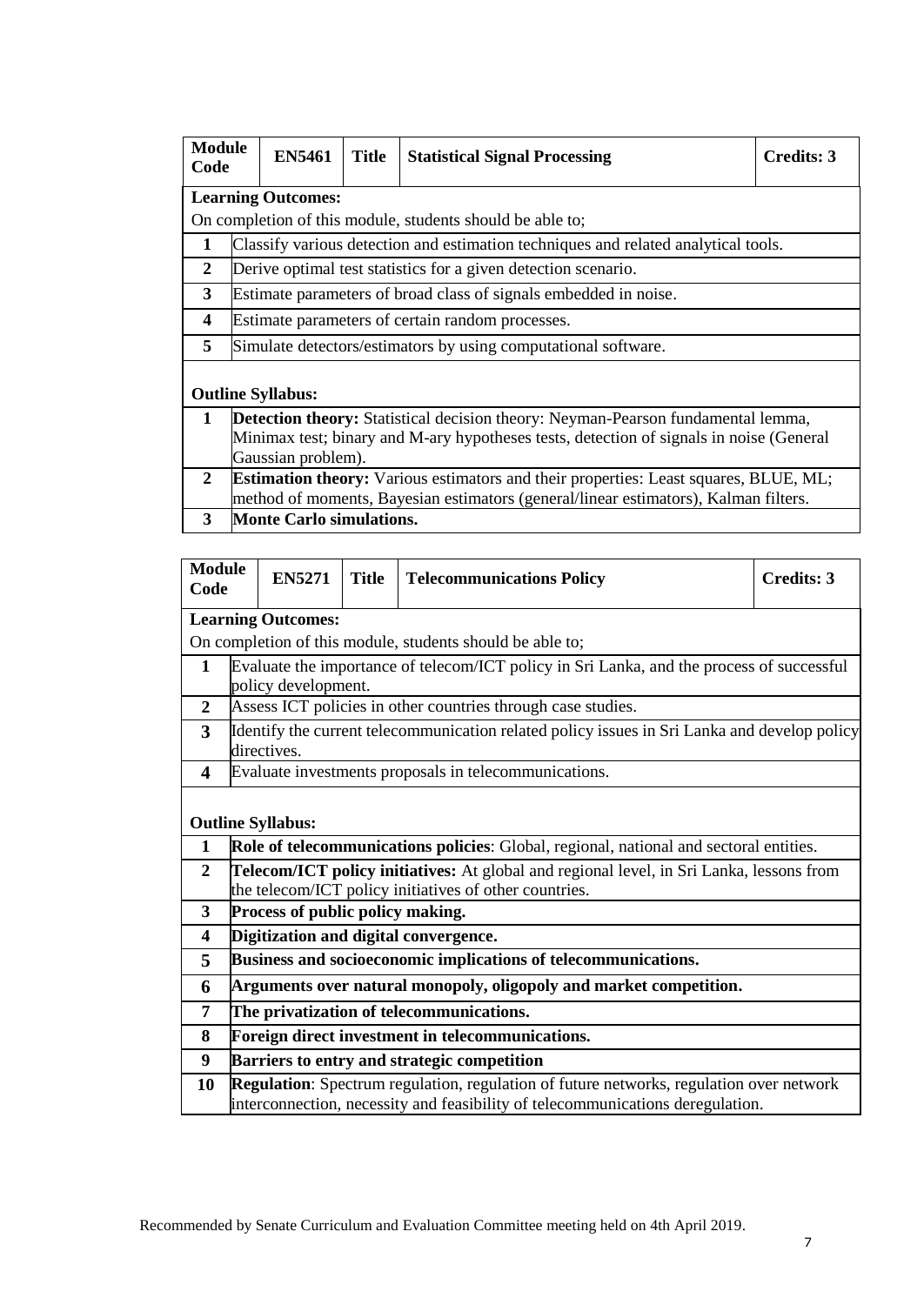| <b>Module</b><br>Code   |                                                                                                                                                                                                                                                                                      | <b>EN5651</b>             | <b>Title</b> | <b>Microwave Systems</b>                                                                                                                                                                                                                 | Credits: 3 |  |  |  |
|-------------------------|--------------------------------------------------------------------------------------------------------------------------------------------------------------------------------------------------------------------------------------------------------------------------------------|---------------------------|--------------|------------------------------------------------------------------------------------------------------------------------------------------------------------------------------------------------------------------------------------------|------------|--|--|--|
|                         |                                                                                                                                                                                                                                                                                      | <b>Learning Outcomes:</b> |              |                                                                                                                                                                                                                                          |            |  |  |  |
|                         |                                                                                                                                                                                                                                                                                      |                           |              | On completion of this module, students should be able to;                                                                                                                                                                                |            |  |  |  |
| 1                       |                                                                                                                                                                                                                                                                                      |                           |              | Design basic microwave components: Waveguides, antennas etc.                                                                                                                                                                             |            |  |  |  |
| 2                       |                                                                                                                                                                                                                                                                                      |                           |              | Realize a terrestrial microwave link for a given specification.                                                                                                                                                                          |            |  |  |  |
|                         |                                                                                                                                                                                                                                                                                      | <b>Outline Syllabus:</b>  |              |                                                                                                                                                                                                                                          |            |  |  |  |
| 1                       |                                                                                                                                                                                                                                                                                      | equations.                |              | <b>Introduction:</b> Review of vector calculus, the electric and magnetic fields, Maxwell's                                                                                                                                              |            |  |  |  |
| $\overline{2}$          |                                                                                                                                                                                                                                                                                      |                           |              | <b>Rectangular waveguides:</b> Mode solutions, transverse electric and magnetic modes, cutoff<br>wavelength, guide wavelength, phase and group velocity characteristics, wall currents,<br>attenuation characteristics, design problems. |            |  |  |  |
| $\mathbf{3}$            | <b>The horn antenna:</b> The horn antenna as an impedance matching device, flared horn<br>characteristics, corrugated horns.                                                                                                                                                         |                           |              |                                                                                                                                                                                                                                          |            |  |  |  |
| $\overline{\mathbf{4}}$ | Microwave antennas: Radiation, wire antennas: dipole, longwire antennas, axial mode<br>helix; log periodic antenna, discone antennas, reflector antennas: corner, parabolic,<br>cosecant; feeder design, realization of large reflector antennas, lens antennas, design<br>problems. |                           |              |                                                                                                                                                                                                                                          |            |  |  |  |
| 5                       | <b>Terrestrial Microwave Links:</b> Tropospheric propagation, link power budget, diversity<br>techniques.                                                                                                                                                                            |                           |              |                                                                                                                                                                                                                                          |            |  |  |  |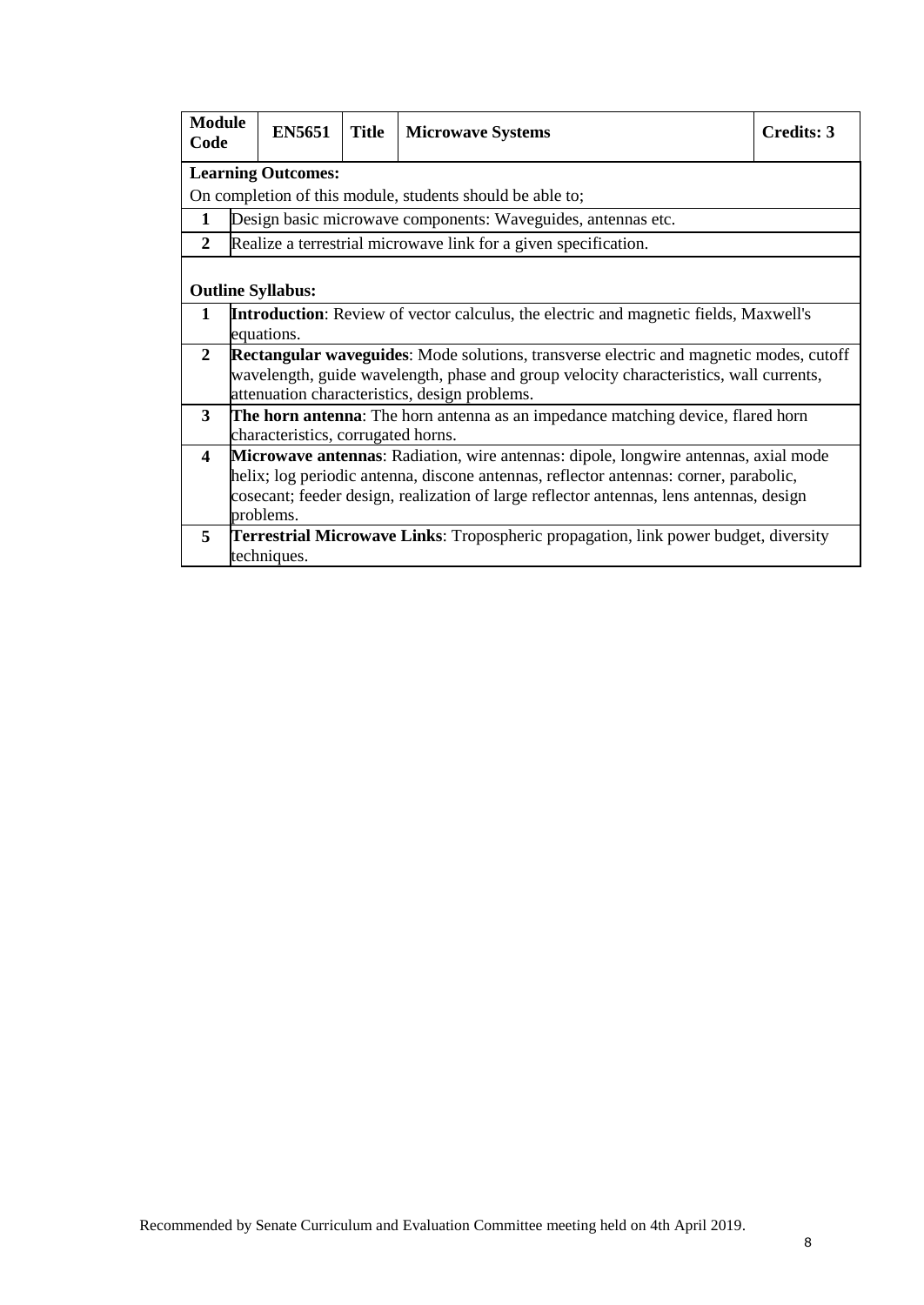| <b>Module</b><br>Code |                                                                                                                                                                                                                                                                                                                                                                                       | <b>EN5631</b> | <b>Title</b> | <b>Wireless Networks</b>                                                                                                                                                                                                                                     |  | <b>Credits: 3</b> |  |  |  |
|-----------------------|---------------------------------------------------------------------------------------------------------------------------------------------------------------------------------------------------------------------------------------------------------------------------------------------------------------------------------------------------------------------------------------|---------------|--------------|--------------------------------------------------------------------------------------------------------------------------------------------------------------------------------------------------------------------------------------------------------------|--|-------------------|--|--|--|
|                       | <b>Learning Outcomes:</b>                                                                                                                                                                                                                                                                                                                                                             |               |              |                                                                                                                                                                                                                                                              |  |                   |  |  |  |
|                       |                                                                                                                                                                                                                                                                                                                                                                                       |               |              | On completion of this module, students should be able to;                                                                                                                                                                                                    |  |                   |  |  |  |
| 1                     | Analyze and evaluate MAC, network and transport layer protocols designed for wireless<br>networks.                                                                                                                                                                                                                                                                                    |               |              |                                                                                                                                                                                                                                                              |  |                   |  |  |  |
| $\overline{2}$        |                                                                                                                                                                                                                                                                                                                                                                                       |               |              | Design algorithms for efficient implementation of resource constrained wireless networks                                                                                                                                                                     |  |                   |  |  |  |
| $\overline{3}$        |                                                                                                                                                                                                                                                                                                                                                                                       |               |              | Compare different wireless network standards and provide recommendations on wireless<br>networking solutions for a given application.                                                                                                                        |  |                   |  |  |  |
| 4                     |                                                                                                                                                                                                                                                                                                                                                                                       |               |              | Use network simulators to evaluate advanced wireless networks.                                                                                                                                                                                               |  |                   |  |  |  |
| 5                     |                                                                                                                                                                                                                                                                                                                                                                                       |               |              | Optimize the performance of wireless networks.                                                                                                                                                                                                               |  |                   |  |  |  |
|                       | <b>Outline Syllabus:</b>                                                                                                                                                                                                                                                                                                                                                              |               |              |                                                                                                                                                                                                                                                              |  |                   |  |  |  |
| $\mathbf{1}$          | localization.                                                                                                                                                                                                                                                                                                                                                                         |               |              | Wireless networking systems and standards: Wireless LANs, MANs, PANs and BANs,<br>PHY, MAC, network and transport layer issues in wireless networks, challenges in wireless<br>network design: power constraints, medium unreliability, mobility management, |  |                   |  |  |  |
| $\overline{2}$        | Wireless networking protocols: Development of MAC, network and transport layer<br>protocols for wireless networks, performance evaluation, case study: wireless LANs.                                                                                                                                                                                                                 |               |              |                                                                                                                                                                                                                                                              |  |                   |  |  |  |
| 3                     | Advanced wireless networking techniques: New trends in wireless network design:<br>device-to-device networks, massive machine type communications, cooperative relay<br>networks, cognitive radio networks, internet-of-things, vehicular networks; modeling and<br>analyzing: spatial modeling of wireless networks, performance evaluation, cross-layer<br>design and optimization. |               |              |                                                                                                                                                                                                                                                              |  |                   |  |  |  |
| 3                     |                                                                                                                                                                                                                                                                                                                                                                                       |               |              | <b>Simulation of advanced wireless networks:</b> Simulation of wireless networks: OMNET++<br>simulator, implement algorithms, performance evaluation.                                                                                                        |  |                   |  |  |  |

| <b>Module</b><br>Code    |                                                                                   | <b>EN5761</b>             | <b>Title</b> | <b>Emerging Technologies</b>                                             | <b>Credits: 1</b> |  |  |
|--------------------------|-----------------------------------------------------------------------------------|---------------------------|--------------|--------------------------------------------------------------------------|-------------------|--|--|
|                          |                                                                                   | <b>Learning Outcomes:</b> |              |                                                                          |                   |  |  |
|                          |                                                                                   |                           |              | On completion of this module, students should be able to;                |                   |  |  |
|                          |                                                                                   |                           |              | Describe the set of technologies that are considered to be emerging.     |                   |  |  |
| 2                        |                                                                                   |                           |              | Explain technical operation of emerging technologies.                    |                   |  |  |
| 3                        | Analyze the impact of emerging technologies on current telecommunication systems. |                           |              |                                                                          |                   |  |  |
| <b>Outline Syllabus:</b> |                                                                                   |                           |              |                                                                          |                   |  |  |
|                          |                                                                                   |                           |              | Guest lectures on the latest technologies used in communication systems. |                   |  |  |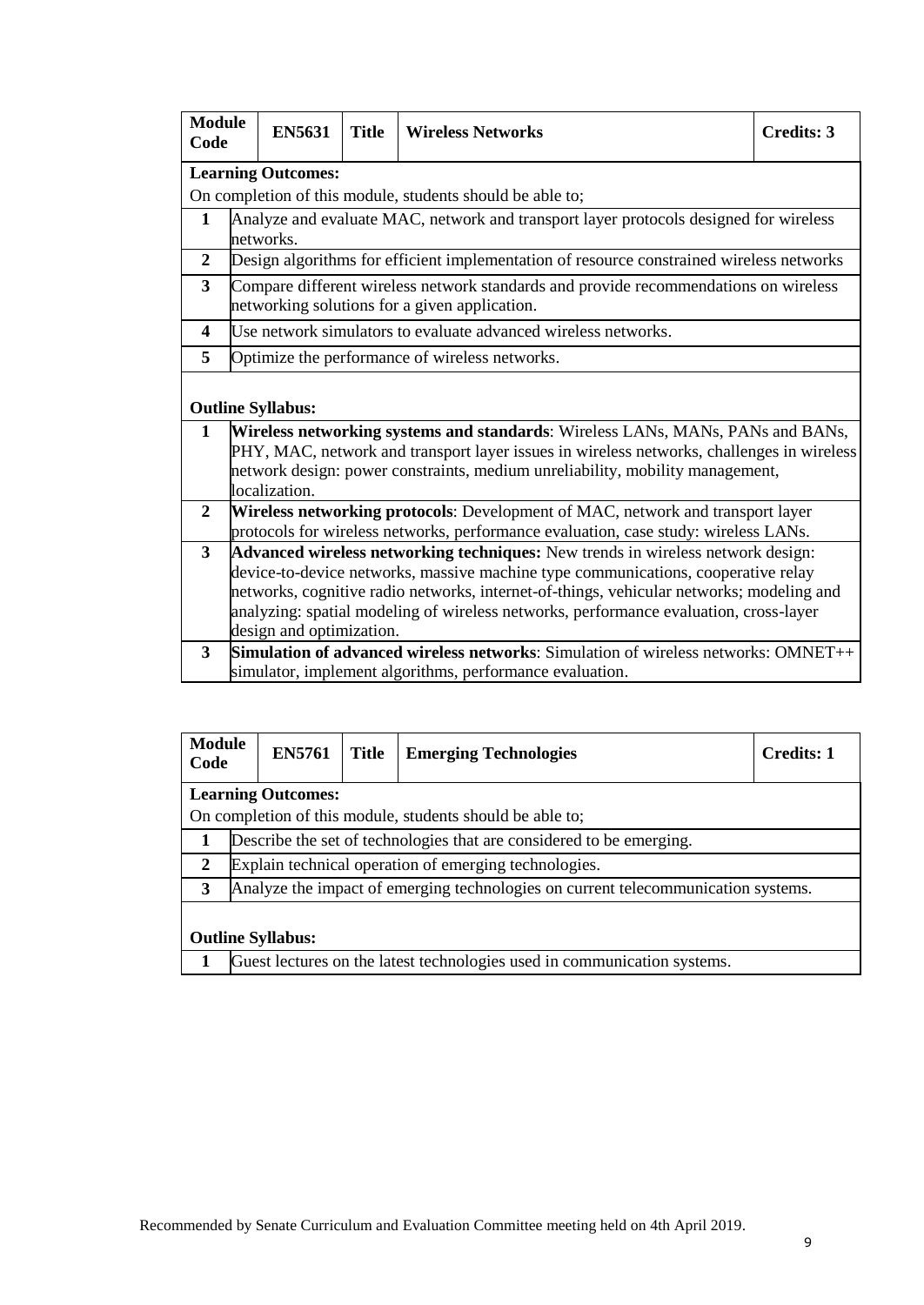| <b>Module</b><br>Code   |                                                                                                                                                                                                                                                                                                               | <b>EN5870</b>                   | Title | <b>Pattern Recognition</b>                                                                                                                                                                                                                                                                 | <b>Credits: 3</b> |  |  |  |  |
|-------------------------|---------------------------------------------------------------------------------------------------------------------------------------------------------------------------------------------------------------------------------------------------------------------------------------------------------------|---------------------------------|-------|--------------------------------------------------------------------------------------------------------------------------------------------------------------------------------------------------------------------------------------------------------------------------------------------|-------------------|--|--|--|--|
|                         | <b>Learning Outcomes:</b>                                                                                                                                                                                                                                                                                     |                                 |       |                                                                                                                                                                                                                                                                                            |                   |  |  |  |  |
|                         |                                                                                                                                                                                                                                                                                                               |                                 |       | On completion of this module, students should be able to                                                                                                                                                                                                                                   |                   |  |  |  |  |
| $\mathbf{1}$            |                                                                                                                                                                                                                                                                                                               |                                 |       | Apply a few classic learning techniques in solving simple problems.                                                                                                                                                                                                                        |                   |  |  |  |  |
| $\mathbf{2}$            |                                                                                                                                                                                                                                                                                                               | form without using a framework. |       | Describe the importance of concepts of deep networks to be able to implement in a simple                                                                                                                                                                                                   |                   |  |  |  |  |
| 3                       |                                                                                                                                                                                                                                                                                                               |                                 |       | Apply deep convolutional networks to solve common vision problems.                                                                                                                                                                                                                         |                   |  |  |  |  |
| $\overline{\mathbf{4}}$ |                                                                                                                                                                                                                                                                                                               | problems.                       |       | Apply deep recurrent networks to solve common natural language processing and similar                                                                                                                                                                                                      |                   |  |  |  |  |
|                         |                                                                                                                                                                                                                                                                                                               | <b>Outline Syllabus:</b>        |       |                                                                                                                                                                                                                                                                                            |                   |  |  |  |  |
| $\mathbf{1}$            |                                                                                                                                                                                                                                                                                                               |                                 |       | <b>Introductions to learning:</b> Probability and random variable, basics of pattern recognition,<br>types of learning algorithms, datasets, training, gradient descent, stochastic gradient<br>descent, linear regression, Baye's inference, bias-variance tradeoff, logistic regression. |                   |  |  |  |  |
| $\mathbf{2}$            | Deep networks: Feed-forward networks, backpropagation, vanishing-exploding-gradients,<br>activation functions, parameter norm penalties, regularization, data augmentation, dropout,<br>parameter initialization, optimization algorithms, loss functions, performance metrics,<br>selecting hyperparameters. |                                 |       |                                                                                                                                                                                                                                                                                            |                   |  |  |  |  |
| 3                       | Deep convolutional networks: Convolution, pooling, padding, strided convolution, up-<br>sampling, case studies of successful convolutional networks.                                                                                                                                                          |                                 |       |                                                                                                                                                                                                                                                                                            |                   |  |  |  |  |
| $\overline{\mathbf{4}}$ | <b>Recurrent neural networks:</b> Recurrent neural network (RNN) models and notation,<br>backpropagation through time, deep recurrent networks, vanishing gradient problem in<br>RNNs, long short-term memory and gated recurrent units, bi-directional RNNs.                                                 |                                 |       |                                                                                                                                                                                                                                                                                            |                   |  |  |  |  |
| 5                       |                                                                                                                                                                                                                                                                                                               |                                 |       | Applications: Applications in computer vision, natural language processing,<br>telecommunications and autonomous driving.                                                                                                                                                                  |                   |  |  |  |  |

| <b>Module</b><br>Code |                                                                                                                                                                                                                     | <b>EN5281</b> | <b>Title</b> | <b>Network Planning and Management</b>                         |  | Credits: 3 |  |  |  |  |
|-----------------------|---------------------------------------------------------------------------------------------------------------------------------------------------------------------------------------------------------------------|---------------|--------------|----------------------------------------------------------------|--|------------|--|--|--|--|
|                       | <b>Learning Outcomes:</b>                                                                                                                                                                                           |               |              |                                                                |  |            |  |  |  |  |
|                       |                                                                                                                                                                                                                     |               |              | On completion of this module, students should be able to;      |  |            |  |  |  |  |
| 1                     |                                                                                                                                                                                                                     |               |              | Describe the different stages in the network planning process. |  |            |  |  |  |  |
| $\mathbf{2}$          | Dimension a high level network for a given application considering all aspects of network<br>planning and design.                                                                                                   |               |              |                                                                |  |            |  |  |  |  |
| 3                     |                                                                                                                                                                                                                     |               |              | Design an end to end network plan.                             |  |            |  |  |  |  |
|                       | <b>Outline Syllabus:</b>                                                                                                                                                                                            |               |              |                                                                |  |            |  |  |  |  |
| 1                     | Network planning and dimensioning: Link budget analysis, service area and morphology<br>analysis, CW test and propagation model calibration, nominal radio network design, site<br>acquisition, service deployment. |               |              |                                                                |  |            |  |  |  |  |
| 2                     | Radio network planning.                                                                                                                                                                                             |               |              |                                                                |  |            |  |  |  |  |
| 3                     | <b>Operation, administration, management and maintenance of services: Network-level</b><br>OA&M, configuration management, fault management, performance management, security<br>management.                        |               |              |                                                                |  |            |  |  |  |  |
| 4                     | Transport and core network planning.                                                                                                                                                                                |               |              |                                                                |  |            |  |  |  |  |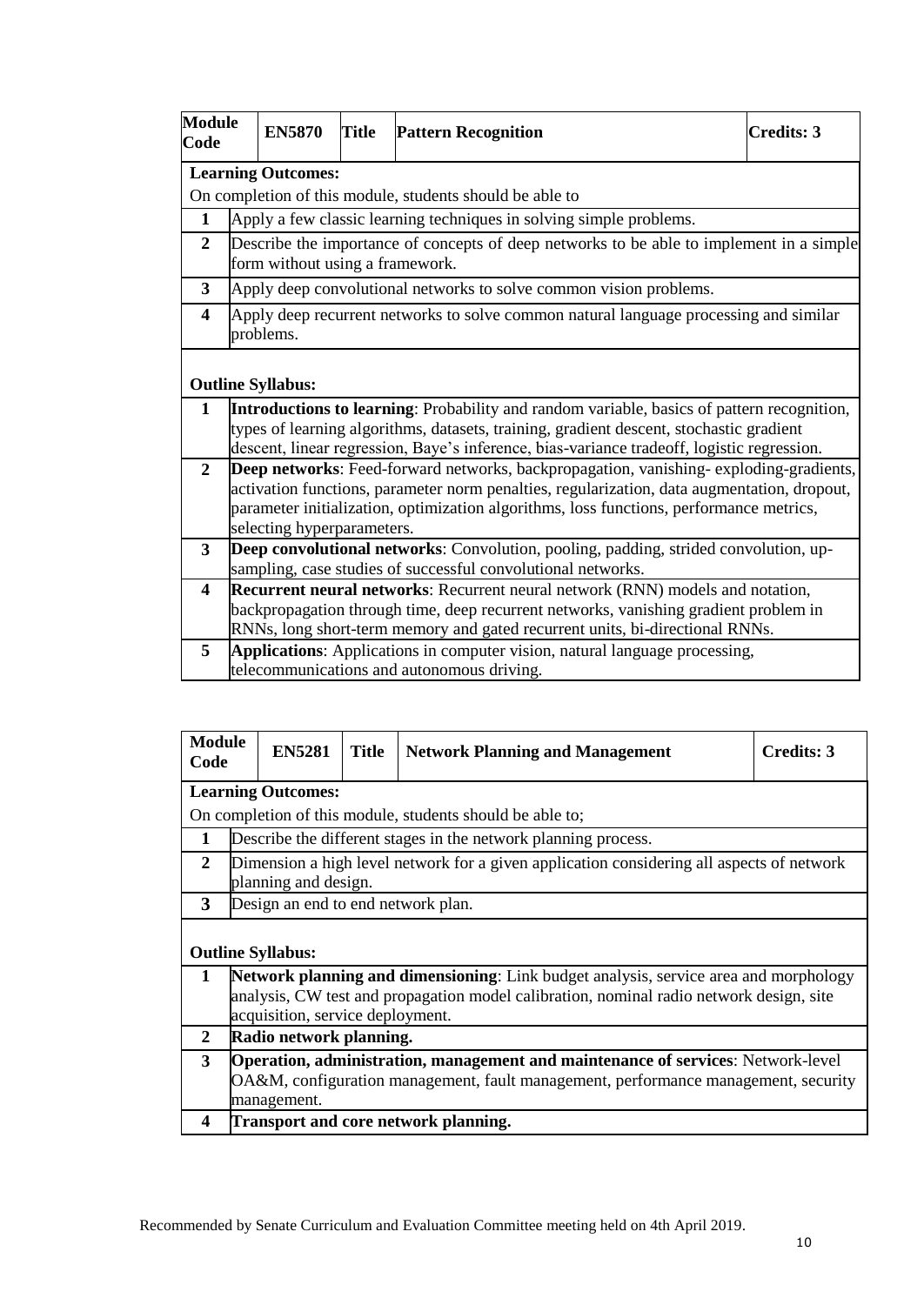| <b>Module</b><br>Code                   |                                                                                                                                                                                                                                                                                             | <b>EN5621</b>            | <b>Title</b> | <b>Broadband Wireless Systems</b>                                                                                                                                                                                              | <b>Credits: 3</b> |  |  |  |  |  |
|-----------------------------------------|---------------------------------------------------------------------------------------------------------------------------------------------------------------------------------------------------------------------------------------------------------------------------------------------|--------------------------|--------------|--------------------------------------------------------------------------------------------------------------------------------------------------------------------------------------------------------------------------------|-------------------|--|--|--|--|--|
|                                         | <b>Learning Outcomes:</b>                                                                                                                                                                                                                                                                   |                          |              |                                                                                                                                                                                                                                |                   |  |  |  |  |  |
|                                         |                                                                                                                                                                                                                                                                                             |                          |              | On completion of this module, students should be able to;                                                                                                                                                                      |                   |  |  |  |  |  |
| $\mathbf{1}$                            |                                                                                                                                                                                                                                                                                             |                          |              | Design an OFDM system for given specifications.                                                                                                                                                                                |                   |  |  |  |  |  |
| $\overline{2}$                          |                                                                                                                                                                                                                                                                                             |                          |              | Implement an OFDM system in software and evaluate its performance.                                                                                                                                                             |                   |  |  |  |  |  |
| 3                                       |                                                                                                                                                                                                                                                                                             |                          |              | Analyze single-user and multiuser broadband systems.                                                                                                                                                                           |                   |  |  |  |  |  |
| 4                                       |                                                                                                                                                                                                                                                                                             |                          |              | Recommend and design broadband wireless solutions for a given requirement.                                                                                                                                                     |                   |  |  |  |  |  |
|                                         |                                                                                                                                                                                                                                                                                             | <b>Outline Syllabus:</b> |              |                                                                                                                                                                                                                                |                   |  |  |  |  |  |
| 1                                       |                                                                                                                                                                                                                                                                                             |                          |              | <b>Spread spectrum communications:</b> Spread spectrum principles: frequency-hopping<br>spread spectrum, direct sequence spread spectrum, CDMA systems, CDMA transceiver<br>techniques for single user and multiuse scenarios. |                   |  |  |  |  |  |
| $\overline{2}$                          | <b>Multicarrier modulations (MCM):</b> Principles of MCM, OFDM systems: implementation,<br>channel estimation, power allocation; issues: peak-to-average power ratio, timing and<br>frequency offset, OFDM and MIMO.                                                                        |                          |              |                                                                                                                                                                                                                                |                   |  |  |  |  |  |
| $\mathbf{3}$<br>$\overline{\mathbf{3}}$ | Advanced techniques wireless broadband: Limitations of current systems, adaptive<br>transmission, beamforming, interference coordination schemes, single carrier FDMA, filter<br>bank multicarrier systems, cooperative communications, spectrum sharing systems, chirp<br>spread spectrum. |                          |              |                                                                                                                                                                                                                                |                   |  |  |  |  |  |
|                                         | <b>Broadband techniques in standards:</b> Spread spectrum techniques: 3G cellular, wireless<br>LANs, LoRa WAN, MCM, LTE, wireless LAN, LTE-A, WiMAX.                                                                                                                                        |                          |              |                                                                                                                                                                                                                                |                   |  |  |  |  |  |

| <b>Module</b><br>Code    |                                                                                               | <b>EN5981</b>             | Title | <b>Industrial/Research Project</b>                                                              | Credits: 5 |  |  |
|--------------------------|-----------------------------------------------------------------------------------------------|---------------------------|-------|-------------------------------------------------------------------------------------------------|------------|--|--|
|                          |                                                                                               | <b>Learning Outcomes:</b> |       |                                                                                                 |            |  |  |
|                          |                                                                                               |                           |       | On completion of this module, students should be able to;                                       |            |  |  |
|                          |                                                                                               |                           |       | Explain specific issues related to the chosen project by cross referencing with the literature. |            |  |  |
| $\mathbf{2}$             |                                                                                               |                           |       | Demonstrate analytical skills required for advanced research.                                   |            |  |  |
| 3                        |                                                                                               |                           |       | Write a comprehensive survey paper.                                                             |            |  |  |
| $\boldsymbol{4}$         | Prepare a detailed proposal for M.Sc. research                                                |                           |       |                                                                                                 |            |  |  |
| <b>Outline Syllabus:</b> |                                                                                               |                           |       |                                                                                                 |            |  |  |
|                          | Literature survey relevant to the topic selected under the guidance of a senior staff member. |                           |       |                                                                                                 |            |  |  |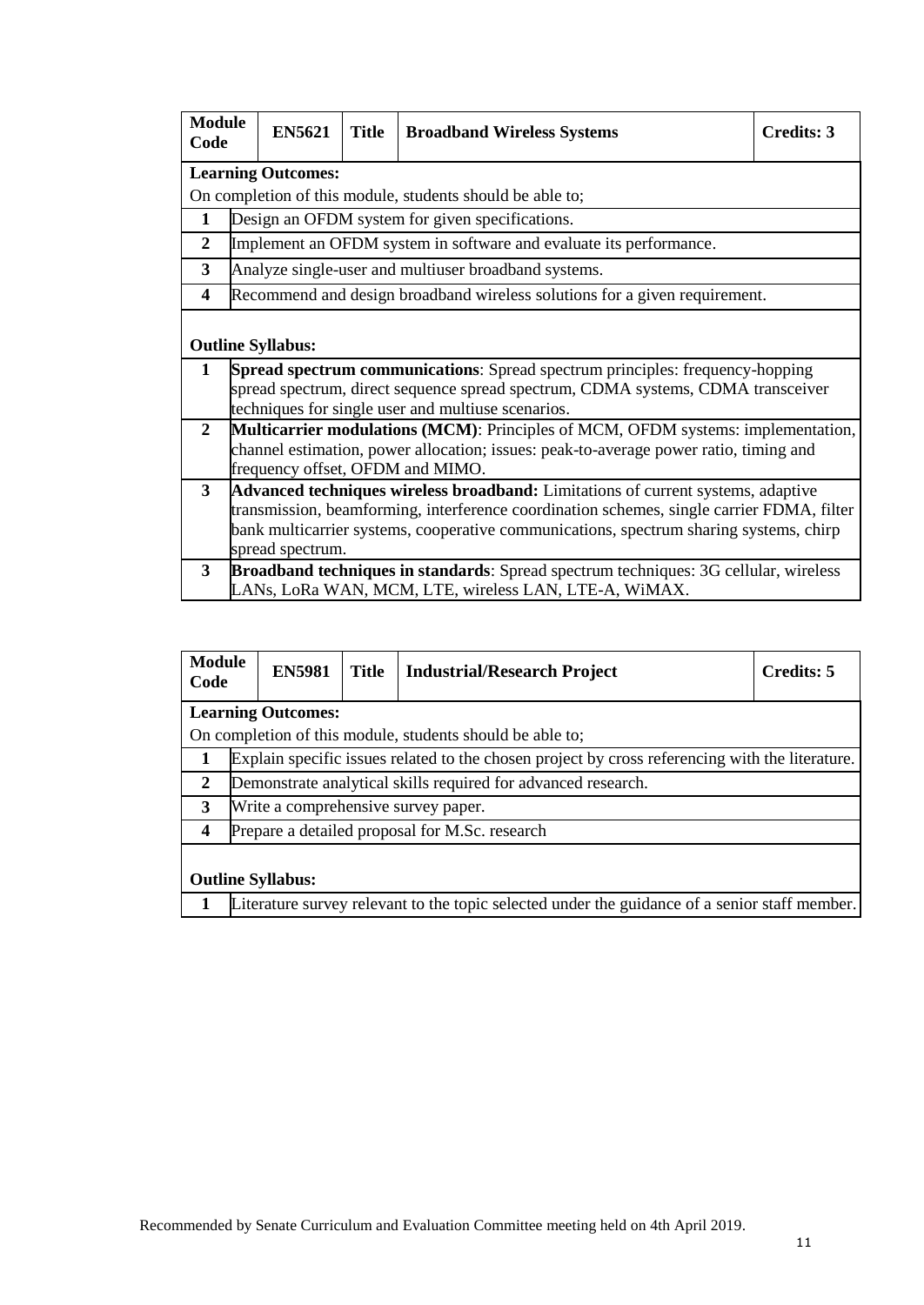|                                                                                             |                       | <b>Title</b>                              | <b>Network Security</b> | <b>Credits: 3</b>                                                                                                                                                                                                                                                                                                                                                                                                                                                                                                                                                                                                                                                                                                                                                                                                                                                                                                                                                                                                                                                                                                                                                                                                                                        |  |  |  |  |
|---------------------------------------------------------------------------------------------|-----------------------|-------------------------------------------|-------------------------|----------------------------------------------------------------------------------------------------------------------------------------------------------------------------------------------------------------------------------------------------------------------------------------------------------------------------------------------------------------------------------------------------------------------------------------------------------------------------------------------------------------------------------------------------------------------------------------------------------------------------------------------------------------------------------------------------------------------------------------------------------------------------------------------------------------------------------------------------------------------------------------------------------------------------------------------------------------------------------------------------------------------------------------------------------------------------------------------------------------------------------------------------------------------------------------------------------------------------------------------------------|--|--|--|--|
| <b>Learning Outcomes:</b>                                                                   |                       |                                           |                         |                                                                                                                                                                                                                                                                                                                                                                                                                                                                                                                                                                                                                                                                                                                                                                                                                                                                                                                                                                                                                                                                                                                                                                                                                                                          |  |  |  |  |
| On completion of this module, students should be able to;                                   |                       |                                           |                         |                                                                                                                                                                                                                                                                                                                                                                                                                                                                                                                                                                                                                                                                                                                                                                                                                                                                                                                                                                                                                                                                                                                                                                                                                                                          |  |  |  |  |
|                                                                                             |                       |                                           |                         |                                                                                                                                                                                                                                                                                                                                                                                                                                                                                                                                                                                                                                                                                                                                                                                                                                                                                                                                                                                                                                                                                                                                                                                                                                                          |  |  |  |  |
| Identify various encryption concepts, ciphers, symmetric/asymmetric key encryption          |                       |                                           |                         |                                                                                                                                                                                                                                                                                                                                                                                                                                                                                                                                                                                                                                                                                                                                                                                                                                                                                                                                                                                                                                                                                                                                                                                                                                                          |  |  |  |  |
|                                                                                             |                       |                                           |                         |                                                                                                                                                                                                                                                                                                                                                                                                                                                                                                                                                                                                                                                                                                                                                                                                                                                                                                                                                                                                                                                                                                                                                                                                                                                          |  |  |  |  |
|                                                                                             |                       |                                           |                         |                                                                                                                                                                                                                                                                                                                                                                                                                                                                                                                                                                                                                                                                                                                                                                                                                                                                                                                                                                                                                                                                                                                                                                                                                                                          |  |  |  |  |
|                                                                                             |                       |                                           |                         |                                                                                                                                                                                                                                                                                                                                                                                                                                                                                                                                                                                                                                                                                                                                                                                                                                                                                                                                                                                                                                                                                                                                                                                                                                                          |  |  |  |  |
|                                                                                             |                       |                                           |                         |                                                                                                                                                                                                                                                                                                                                                                                                                                                                                                                                                                                                                                                                                                                                                                                                                                                                                                                                                                                                                                                                                                                                                                                                                                                          |  |  |  |  |
|                                                                                             |                       |                                           |                         |                                                                                                                                                                                                                                                                                                                                                                                                                                                                                                                                                                                                                                                                                                                                                                                                                                                                                                                                                                                                                                                                                                                                                                                                                                                          |  |  |  |  |
|                                                                                             |                       |                                           |                         |                                                                                                                                                                                                                                                                                                                                                                                                                                                                                                                                                                                                                                                                                                                                                                                                                                                                                                                                                                                                                                                                                                                                                                                                                                                          |  |  |  |  |
|                                                                                             |                       |                                           |                         |                                                                                                                                                                                                                                                                                                                                                                                                                                                                                                                                                                                                                                                                                                                                                                                                                                                                                                                                                                                                                                                                                                                                                                                                                                                          |  |  |  |  |
|                                                                                             |                       |                                           |                         |                                                                                                                                                                                                                                                                                                                                                                                                                                                                                                                                                                                                                                                                                                                                                                                                                                                                                                                                                                                                                                                                                                                                                                                                                                                          |  |  |  |  |
|                                                                                             |                       |                                           |                         |                                                                                                                                                                                                                                                                                                                                                                                                                                                                                                                                                                                                                                                                                                                                                                                                                                                                                                                                                                                                                                                                                                                                                                                                                                                          |  |  |  |  |
|                                                                                             |                       |                                           |                         |                                                                                                                                                                                                                                                                                                                                                                                                                                                                                                                                                                                                                                                                                                                                                                                                                                                                                                                                                                                                                                                                                                                                                                                                                                                          |  |  |  |  |
|                                                                                             |                       |                                           |                         |                                                                                                                                                                                                                                                                                                                                                                                                                                                                                                                                                                                                                                                                                                                                                                                                                                                                                                                                                                                                                                                                                                                                                                                                                                                          |  |  |  |  |
|                                                                                             |                       |                                           |                         |                                                                                                                                                                                                                                                                                                                                                                                                                                                                                                                                                                                                                                                                                                                                                                                                                                                                                                                                                                                                                                                                                                                                                                                                                                                          |  |  |  |  |
|                                                                                             |                       |                                           |                         |                                                                                                                                                                                                                                                                                                                                                                                                                                                                                                                                                                                                                                                                                                                                                                                                                                                                                                                                                                                                                                                                                                                                                                                                                                                          |  |  |  |  |
| protocols for network security, transport-level security, wireless network security, e-mail |                       |                                           |                         |                                                                                                                                                                                                                                                                                                                                                                                                                                                                                                                                                                                                                                                                                                                                                                                                                                                                                                                                                                                                                                                                                                                                                                                                                                                          |  |  |  |  |
|                                                                                             |                       |                                           |                         |                                                                                                                                                                                                                                                                                                                                                                                                                                                                                                                                                                                                                                                                                                                                                                                                                                                                                                                                                                                                                                                                                                                                                                                                                                                          |  |  |  |  |
|                                                                                             |                       |                                           |                         |                                                                                                                                                                                                                                                                                                                                                                                                                                                                                                                                                                                                                                                                                                                                                                                                                                                                                                                                                                                                                                                                                                                                                                                                                                                          |  |  |  |  |
|                                                                                             |                       |                                           |                         |                                                                                                                                                                                                                                                                                                                                                                                                                                                                                                                                                                                                                                                                                                                                                                                                                                                                                                                                                                                                                                                                                                                                                                                                                                                          |  |  |  |  |
|                                                                                             |                       |                                           |                         |                                                                                                                                                                                                                                                                                                                                                                                                                                                                                                                                                                                                                                                                                                                                                                                                                                                                                                                                                                                                                                                                                                                                                                                                                                                          |  |  |  |  |
|                                                                                             | <b>Module</b><br>Code | <b>EN5691</b><br><b>Outline Syllabus:</b> | security, IP security.  | Explain principles related to modern cryptography and network security.<br>schemes, and digital signatures used in practical systems.<br>Compare and contrast methodologies that are currently being used to secure network<br>communications in practice.<br>Detect security threats and propose state-of-the-art attack detection and prevention<br>mechanisms for a system.<br><b>Symmetric ciphers:</b> Symmetric encryption: classical and modern algorithms, data<br>encryption standard (DES), advanced encryption standard (AES), stream encryption<br>algorithm: RC4, pseudorandom number generation.<br><b>Asymmetric ciphers:</b> Public-key algorithms: RSA and elliptic curve.<br>Cryptographic data integrity algorithms: Cryptographic hash functions, message<br>authentication codes, digital signatures.<br>Mutual trust: Key management, key distribution, user authentication techniques.<br>Network security and internet security: Using cryptographic algorithms and security<br>System security: Protecting a computer system from security threats: intruders, viruses,<br>worms; firewall technology.<br>Novel applications: Security issues related to 5G, software defined networking (SDN) and<br>blockchain based systems. |  |  |  |  |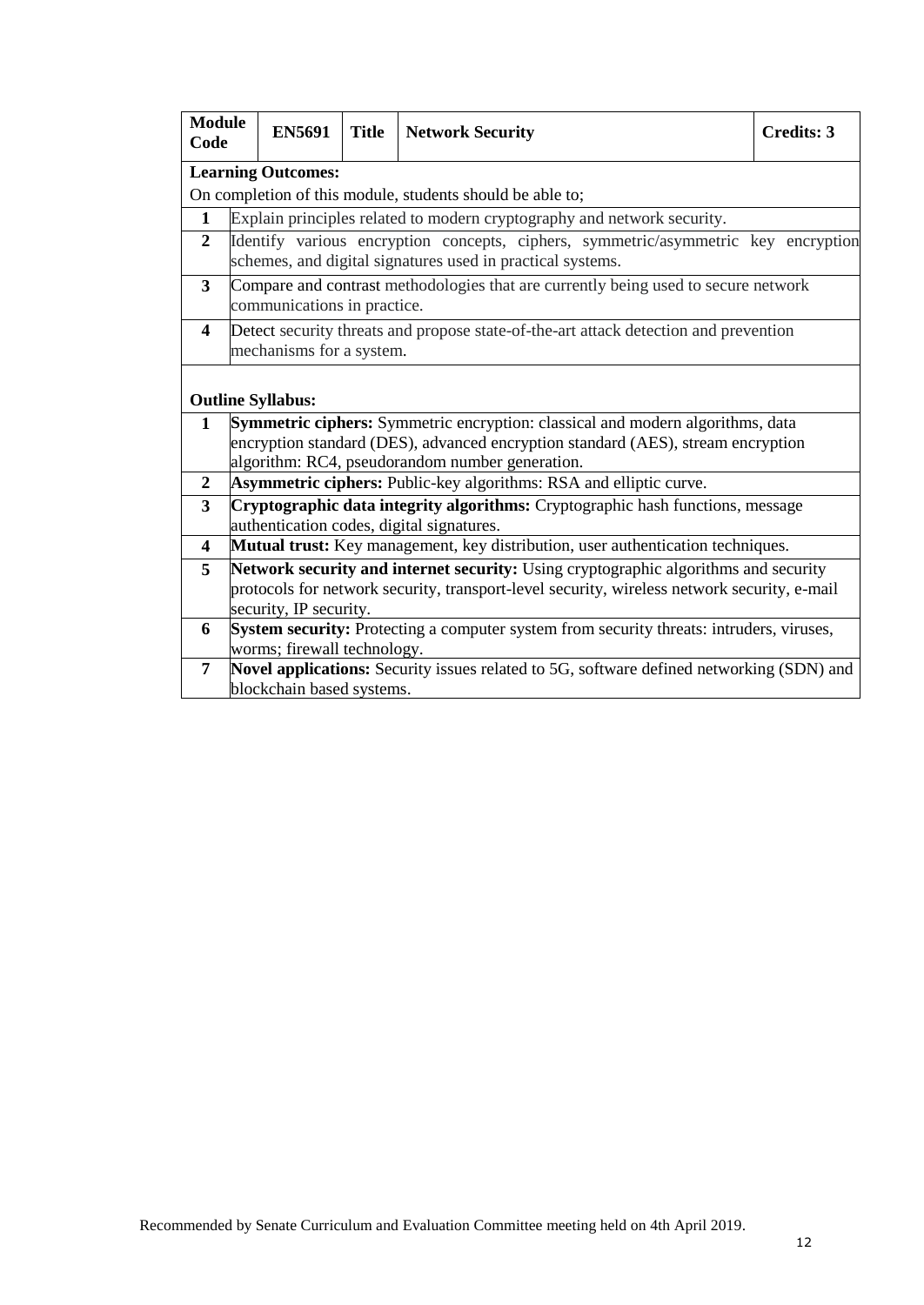| <b>Module</b><br>Code   |                                                                                                                                                                                                                                                                                         | <b>EN5681</b>            | <b>Title</b> | <b>Optical Communication and Networks</b>                                                                                                                                                 | <b>Credits: 3</b> |  |  |  |  |
|-------------------------|-----------------------------------------------------------------------------------------------------------------------------------------------------------------------------------------------------------------------------------------------------------------------------------------|--------------------------|--------------|-------------------------------------------------------------------------------------------------------------------------------------------------------------------------------------------|-------------------|--|--|--|--|
|                         | <b>Learning Outcomes:</b>                                                                                                                                                                                                                                                               |                          |              |                                                                                                                                                                                           |                   |  |  |  |  |
|                         |                                                                                                                                                                                                                                                                                         |                          |              | On completion of this module, students should be able to;                                                                                                                                 |                   |  |  |  |  |
| 1                       |                                                                                                                                                                                                                                                                                         |                          |              | Describe different properties of optical fiber that influence characteristics of propagation.                                                                                             |                   |  |  |  |  |
| $\overline{2}$          | systems.                                                                                                                                                                                                                                                                                |                          |              | Explain the operation of different optical devices used in an optical communication                                                                                                       |                   |  |  |  |  |
| 3                       |                                                                                                                                                                                                                                                                                         |                          |              | Analyze the effectiveness of the modulation techniques, optical amplification and other<br>optical aggregation and dynamic routing methods.                                               |                   |  |  |  |  |
| 4                       |                                                                                                                                                                                                                                                                                         |                          |              | Analyze the impact of noise and different optical impairments in designing optical systems.                                                                                               |                   |  |  |  |  |
| 5                       |                                                                                                                                                                                                                                                                                         |                          |              | Design an optical communication system for a given set of requirements.                                                                                                                   |                   |  |  |  |  |
|                         |                                                                                                                                                                                                                                                                                         | <b>Outline Syllabus:</b> |              |                                                                                                                                                                                           |                   |  |  |  |  |
| 1                       |                                                                                                                                                                                                                                                                                         | mode dispersion.         |              | Guided optical media: Optical fibers and classification, Ray theory, theory of optical wave<br>propagation, fiber attenuation, fiber absorption, polarization, chromatic and polarization |                   |  |  |  |  |
| $\overline{2}$          | Transmission system components: Optical sources, optical receivers, couplers, isolators,<br>optical modulators, wavelength converters, fiber amplifiers, arrayed waveguide grating,<br>fixed/reconfigurable optical add drop multiplexer.                                               |                          |              |                                                                                                                                                                                           |                   |  |  |  |  |
| 3                       | <b>Optical measurement techniques:</b> Optical signal to noise ratio (OSNR), eye diagrams, bit<br>error rate (BER).                                                                                                                                                                     |                          |              |                                                                                                                                                                                           |                   |  |  |  |  |
| $\overline{\mathbf{4}}$ | Optical fiber communication systems: WDM architecture, OTDM architecture, OTN<br>architecture, optical access networks, digital modulation formats, direct optical detection,<br>receiver concepts in optical communication, coherent optical transmission, optical burst<br>switching. |                          |              |                                                                                                                                                                                           |                   |  |  |  |  |
| 5                       |                                                                                                                                                                                                                                                                                         | consideration.           |              | <b>Optical system design:</b> Link budget calculation, noise considerations, impairment                                                                                                   |                   |  |  |  |  |